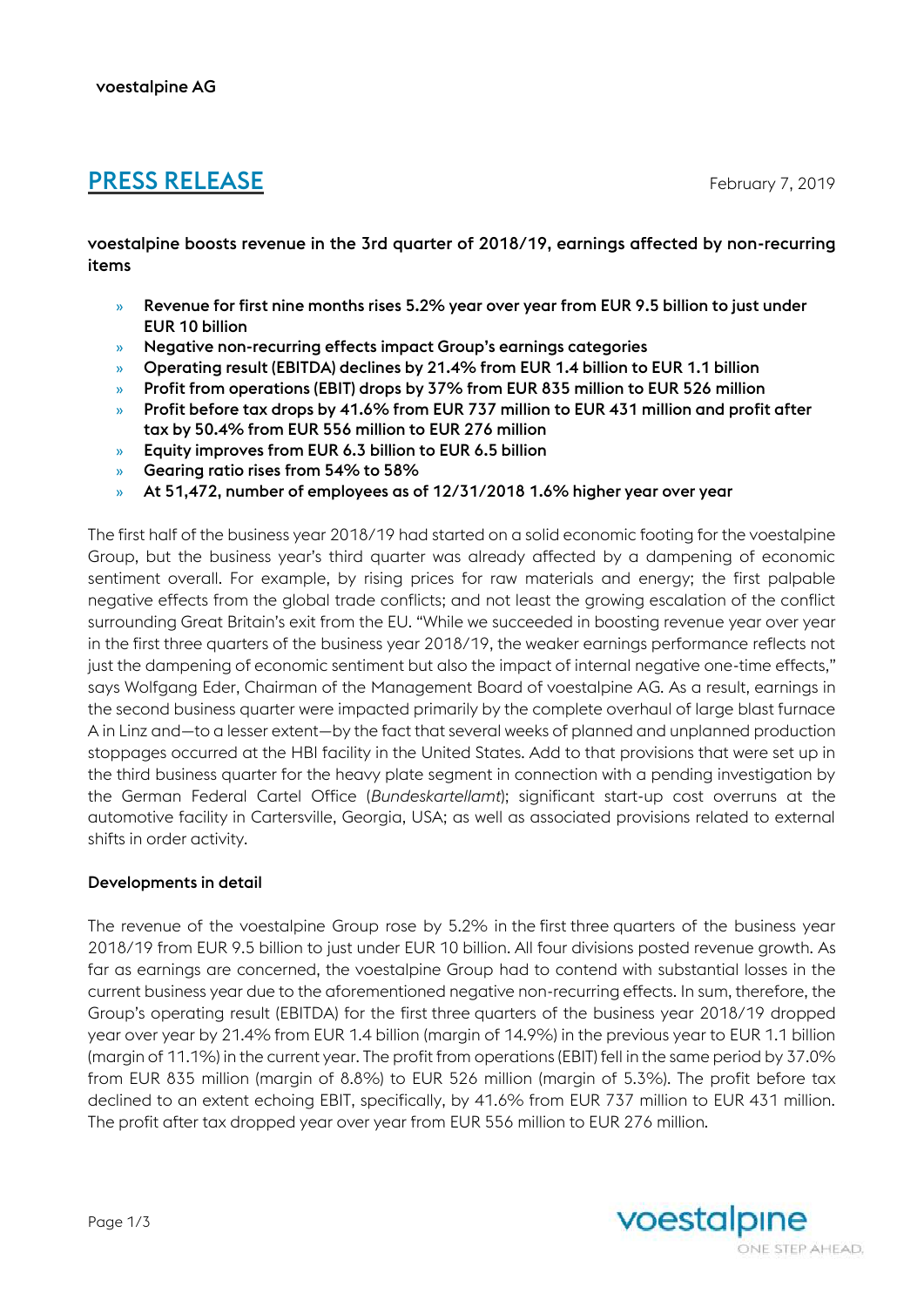Equity improved in the past 12 months, from EUR 6.3 billion as of December 31, 2017, to EUR 6.5 billion as of December 31, 2018, and the equity ratio (total equity relative to total assets and liabilities) thus is 42.4% (as of December 31, 2017: 41.2%). Net financial debt rose from EUR 3.4 billion as of December 31, 2017, to EUR 3.8 billion as of December 31, 2018. Consequently, the gearing ratio (net financial debt as a percentage of equity) rose year over year from 53.5% as of December 31, 2017, to 58.4% as of December 31, 2018.

The details of the shortfalls in earnings were already communicated in the ad hoc reports dated October 24, 2018, and January 16, 2019. Given the comprehensive optimization measures that have been launched, it is to be expected from the current vantage point particularly with respect to net working capital that the funding ratios will relax substantially yet again by the close of the current business year.

As of December 31, 2018, the voestalpine Group had 51,472 employees (FTE), an increase of 1.6% year over year (50,658 employees).

#### Outlook for the current business year

While the economic climate in the first half of the business year 2018/19 was largely characterized by stability, the third business quarter brought a dampening of the macroeconomic environment due to rising geopolitical uncertainty. But the third quarter was also shaped by negative economic trends in key individual industries. For example, the Worldwide Harmonized Light Vehicle Test Procedure (WLTP), which has been in effect since September 1, 2018, led to considerable uncertainty in the automotive industry. Demand has peaked in the consumer goods and electrical industries as well. The slumping oil price triggered a temporary weakening in the demand for oil equipment, especially in North America. At the regional level, the growth momentum especially in China lost considerable steam in the past 12 months, followed by Europe in the second half of 2018. The USMCA region, by contrast, was stable at a high level throughout the 2018 calendar year, and Brazil remained on a cautious growth trajectory not least due to the political changes in the country.

From today's vantage point, not much is expected to change in the coming months with respect to the big picture that prevailed at the turn of 2018/2019. The economic scenario in Europe in 2019 will undoubtedly be shaped by the final procedure regarding Great Britain's exit from the European Union. A "hard" Brexit would impact the macroeconomic climate in Europe in any case.

Aside from the uncertainties that such a scenario would entail, the European economy is likely to cool off a bit more in the first half of the 2019 calendar year compared with the final months of the previous year, but it is not expected to slide into a recessionary scenario. However, this scenario of moderate cyclical growth in Europe might be undermined primarily by political factors: Besides the Brexit issue, which dominates everything at this point, this would include the global trade conflicts and, within the EU, decisions related to energy and climate policies (electricity price zone discussion, CO2 pricing, and the like).

"On the assumption that the coming months will not bring any such dramatic distortions, and in keeping with the trajectory already indicated in our ad hoc report dated January 16, 2019, we expect the Group's operating result (EBITDA) for the business year 2018/19 to be around EUR 1,550 million